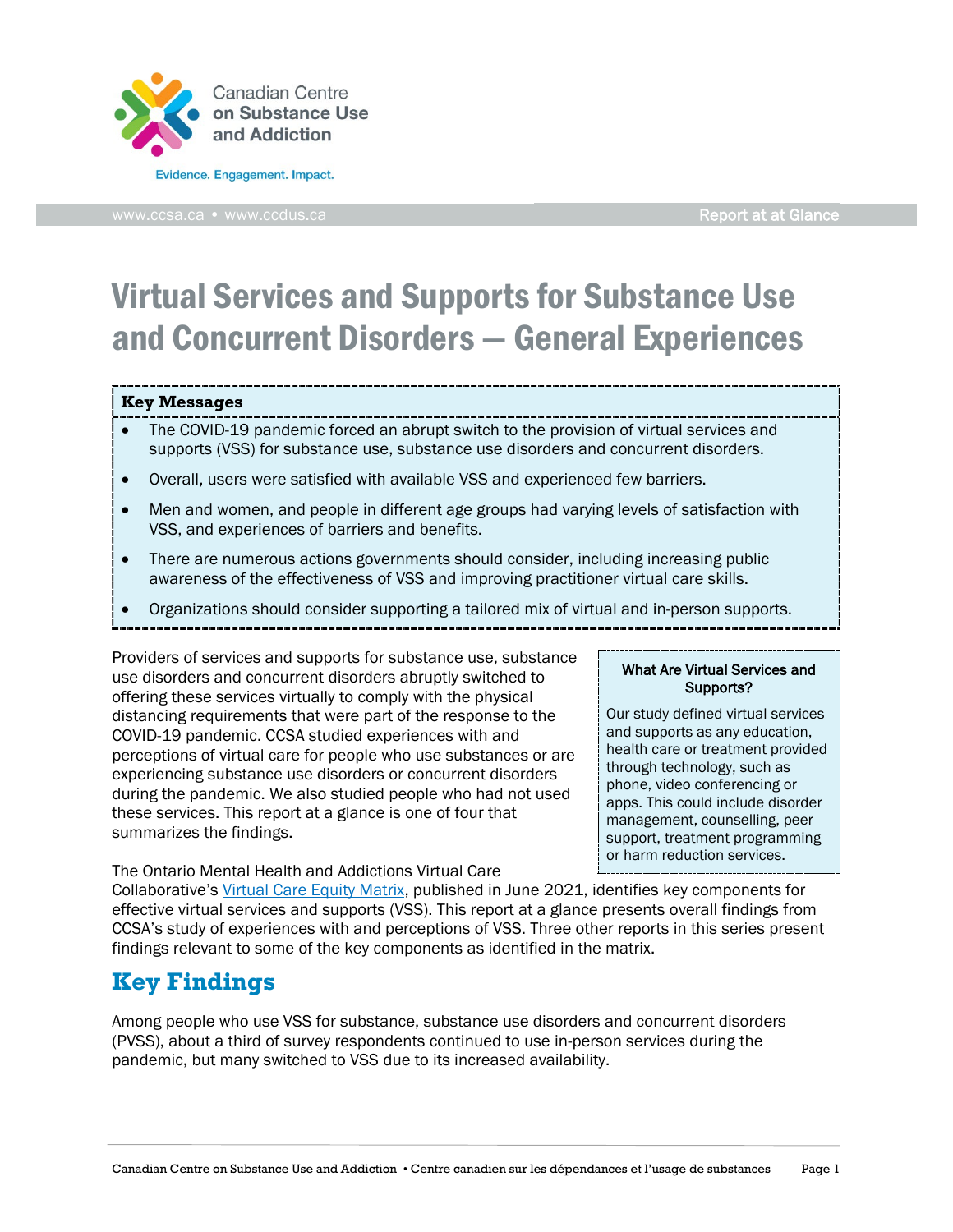Most PVSS were satisfied with the quality of the support and care provided virtually. Compared with people who have never used VSS for these conditions (NU), PVSS were more likely to agree that VSS were just as effective as in-person services and supports, and that not having to travel to appointments was important to them.





Each listed barrier to using VSS was reported by fewer than half of either group. In addition to concerns that are discussed in the other reports in short about relationship building, technology, privacy and security, the members of both groups who identified barriers cited the cost of private virtual services and limited office hours for appointments as the most common.

Although they moved some services online or to phone calls, service providers reported that a lot of in-person care continued. The move to virtual appointments created a steep learning curve for both practitioners and clients. Some groups were more likely to struggle with virtual care, including those with ADHD, women with trauma and members of the LGBTQ2+ community.

### **Subpopulations**

Among PVSS, those who identified as men were more likely than those who identified as women to agree that VSS were just as effective as in-person services. Among NU, women were more likely than men to agree that not having to travel to appointments was important.





\* Indicates significant differences between groups at *p* < .05.

<sup>\*</sup> Indicates significant differences between groups at *p* <.05.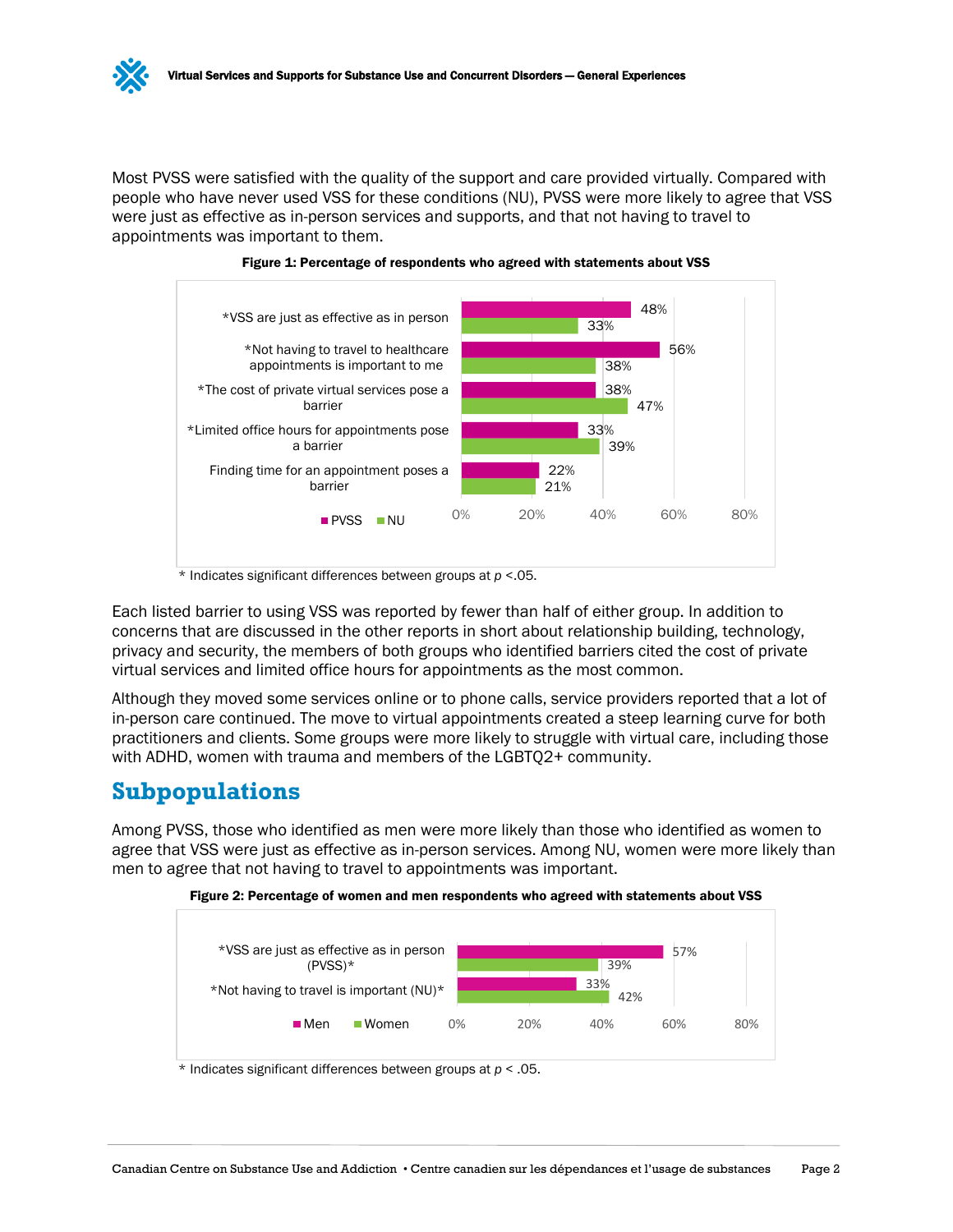

Among PVSS, respondents aged 35 to 54 years were more likely than those aged 55 years and older to note that limited office hours were a barrier. Those aged 55 and older were less likely than people in both younger age groups to report that finding time for an appointment posed a barrier.



Figure 3: Percentage of PVSS respondents who reported barriers to VSS by age group

*Note.* B indicates significant difference between 18–34 and 55 and older at *p* < .05. C indicates significant difference between 35–54 and 55 and older at *p* < .05.

Among NU, respondents 55 and older were less likely than those in younger age groups to agree that not having to travel to appointments was important and that VSS were just as effective as in-person services and supports. Respondents aged 18 to 34 years were more likely than those in older groups to state that limited office hours for appointments and finding time for an appointment posed barriers.



Figure 4: Percentage of NU respondents who agreed with statements about VSS by age group

*Note.* A indicates significant difference between 18–34 and 35–54 at *p* < .05. B indicates significant difference between 18–34 and 55 and older at *p* < .05. C indicates significant difference between 35–54 and 55 and older at *p* <.05.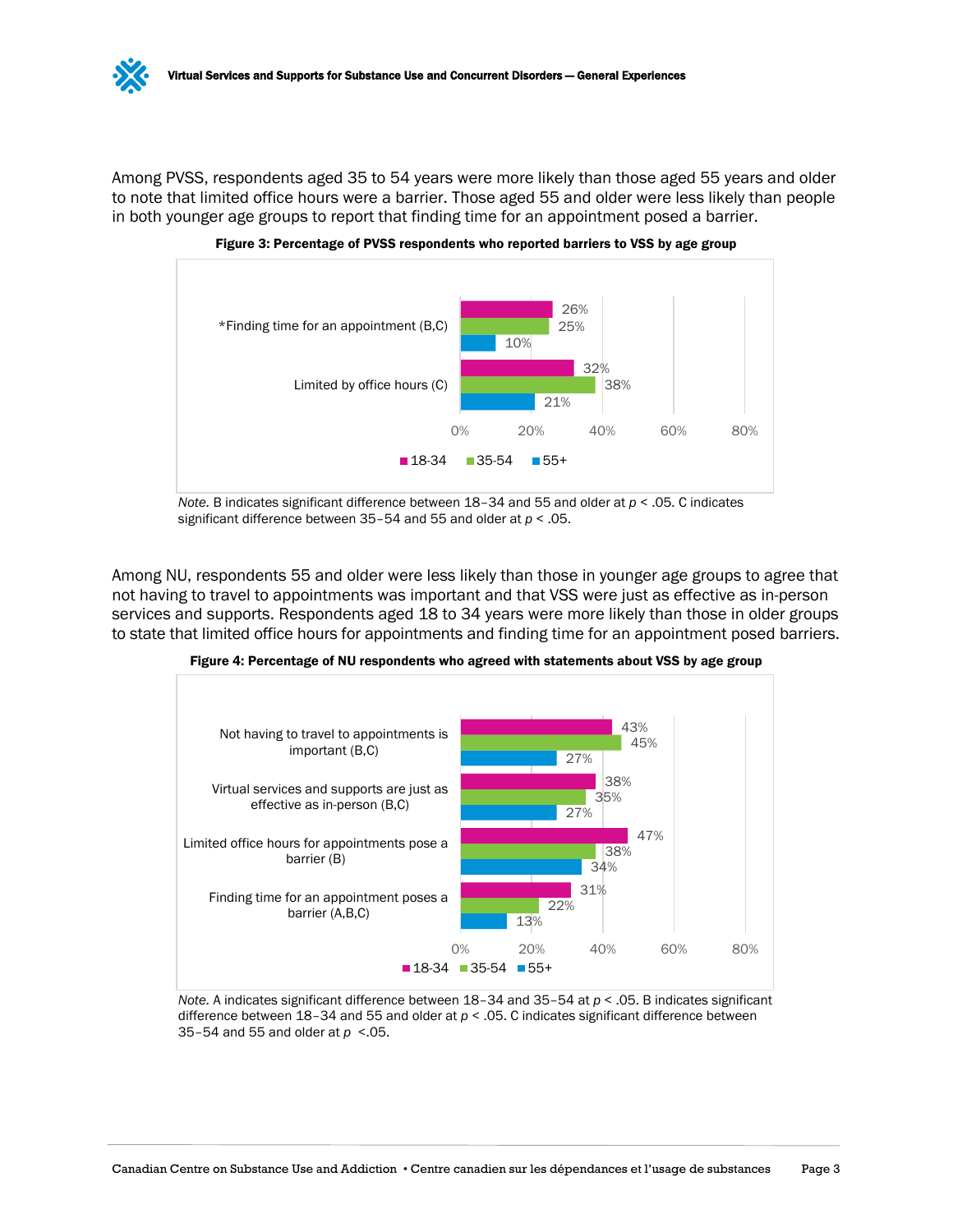# **Calls to Action**

A [national survey](https://www.infoway-inforoute.ca/en/component/edocman/resources/reports/3850-a-healthy-dialogue-executive-summary) found that 76% of Canadians were willing to use virtual care after the COVID-19 pandemic ends. Our research findings will inform the development of future VSS to address a potential increase in demand and to improve the experiences of both clients and practitioners.

Governments should consider:

- Educating the general public about the effectiveness of virtual care to improve the perception of people who have not used it yet.
- Exploring ways to support those who identify as women to address transportation and caregiving barriers.
- Investigating the barriers to equitable access and exploring solutions.
- Developing standards for professional practice and roles, and for delivery of VSS in Canada.

To ensure the most effective and appropriate virtual and in-person services and supports, organizations should consider:

- Providing technical support for direct-care workers and clients.
- Creating a culture that focuses on tailoring the mix of virtual and in-person services and supports to each client, their cultural needs and the broader characteristics of the region.

## **Find Out More**

Read the full report, *[Client and Practitioner Experiences and](https://www.ccsa.ca/client-and-practitioner-experiences-and-perceptions-virtual-services-and-supports-substance-use-or)  [Perceptions of Virtual Services and Supports for Substance Use](https://www.ccsa.ca/client-and-practitioner-experiences-and-perceptions-virtual-services-and-supports-substance-use-or)  [or Concurrent Disorders During the COVID-19 Pandemic](https://www.ccsa.ca/client-and-practitioner-experiences-and-perceptions-virtual-services-and-supports-substance-use-or)*, for more information about our research, including methods, findings and references. Three other reports at a glance present our findings about [Establishing and Strengthening](https://www.ccsa.ca/virtual-services-and-supports-substance-use-and-concurrent-disorders-establishing-and-strengthening)  [Virtual Relationships,](https://www.ccsa.ca/virtual-services-and-supports-substance-use-and-concurrent-disorders-establishing-and-strengthening) [Connectivity and Equipment,](https://www.ccsa.ca/virtual-services-and-supports-substance-use-and-concurrent-disorders-connectivity-and-equipment) and [Platforms and Security.](https://www.ccsa.ca/virtual-services-and-supports-substance-use-and-concurrent-disorders-platforms-and-security-report)

### **Resources**

#### Canadian Medical Protective Association

Thinking of working with virtual clinics? Consider these [medical-legal issues](https://www.cmpa-acpm.ca/en/advice-publications/browse-articles/2018/thinking-of-working-with-virtual-clinics---consider-these-medical-legal-issues)

#### Canadian Medical Association

- [Virtual Care in Canada: Discussion Paper](https://www.cma.ca/sites/default/files/pdf/News/Virtual_Care_discussionpaper_v2EN.pdf)
- Virtual Care: [Recommendations for Scaling Up Virtual](https://policybase.cma.ca/documents/PolicyPDF/PD20-07.pdf)  [Medical Services: Report of the Virtual Care Task Force](https://policybase.cma.ca/documents/PolicyPDF/PD20-07.pdf)
- [How To Set Up Virtual Care in Your Practice](https://www.cma.ca/how-set-virtual-care-your-practice) (member access only)

#### Survey Methodology in Brief

Our study included a survey conducted between February and April 2021, and qualitative interviews with service providers.

Data were collected from 1,066 online survey respondents, including 326 who had used virtual services or supports during the pandemic (108 for substance use or substance use disorders and 218 for concurrent disorders) and 708 who had never used virtual services or supports for these conditions. The proportion of men and women who answered the survey was roughly equal.

Fourteen service providers were interviewed to discuss their experiences with providing virtual services and supports.